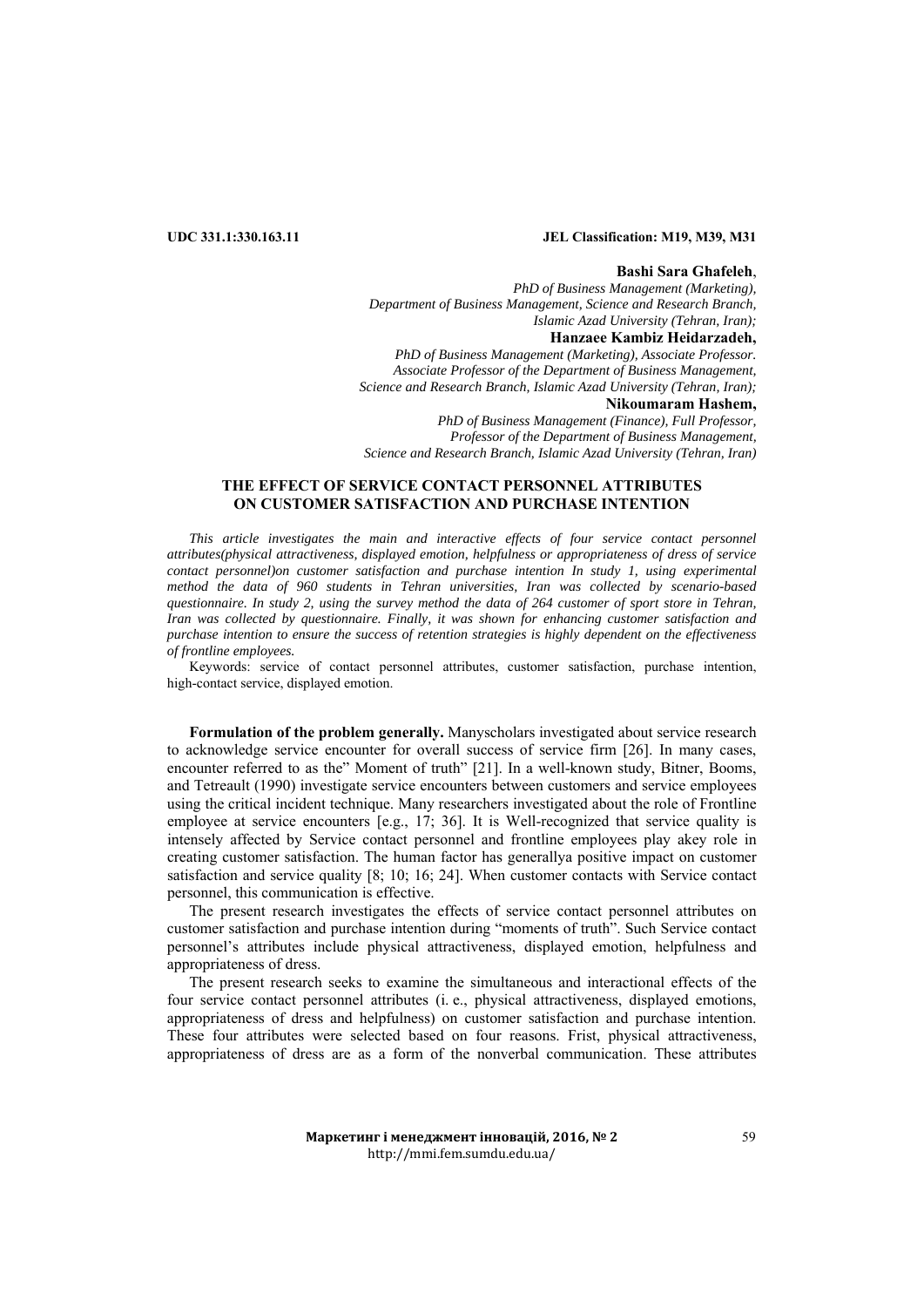represent physical (such as face, body language and construct of appropriate dress) aspects of the employee and displayed emotions and helpfulness are as a form of verbal communication. These attributes represent emotional and motivational aspects of the employee. Second, studying the simultaneous and interactional effects of the four employee attributes is not available in prior research. Third, these attributes are same of five dimensions in the model of service quality (SERVQUAL) [31]. Forth, examining the perception of customer before and after these four attributes with three methods is not available in previous study.

**The aim of the article** is to examine the main and interactive effects of four service contact personnel attributes (physical attractiveness, displayed emotion, helpfulness or appropriateness of dress of service contact personnel). In this research, we conduct to test the effects of service contact personnel attributes on customer satisfaction and purchase intention in sport store services.

**Main material.** Theoretical background and hypotheses are presented in Part 1, followed by the parts discussing the research method and result. In part 2, the authors implicated mix method for obtains the resulting. Studies 1, 2 conducted a quantitative method such as experimental and survey field to test these hypotheses. Finally, we discuss the managerial and theoretical implications of the findings.

This part has presented previousstudy on the four different attributes of Service contact personnel attributes (i. e., physical attractiveness, displayed emotions, appropriateness of dress and helpfulness) that are perceived by customers during moment of truth. Complementary, this part was taken to investigate the differential effects of these attributes on customer satisfaction and purchase intention.

Many researchers believe that individuals make several immediate automatic appraisals when faced with a stimulus. In the marketing literature, service contact personnel physical attractiveness is defined as the extent to which the service personnel is perceived by the customer as possessing an appealing and pleasing physical appearance [1]. In past research indicated if receivers behave according to the physical attractiveness stereotype, they should perceive attractive salespersons more favorably and respond to their sales pitches more readily than they do to unattractive salespersons, purchase intentions were more favorably influenced by attractive salespersons' message [9].

Customers often use physical attractiveness to estimate frontline employees as it helps to form an impression on which further adjudications are made [16]. Building on the preceding discussion, it can be hypothesized that:

H1: Service contact personnel physical attractiveness is positively related to customer satisfaction.

H2: Service contact personnel physical attractiveness is positively related to purchase intention.

Many researchersfound that having a friendly service employee who serves with a smile and happy can result in positive customer reactions [e. g., 20; 33]. Smiling service worker produces more satisfaction than a non-smiling service worker [3; 29].

Brown and Sulzer-Azaroff also examined effects of employee displayed positive emotions. They found a linkage between displayed positive emotions and customer satisfaction. Smiling persons were perceived to possess positive traits to a greater degree than non-smiling persons [34]. Displayed emotion is clearly obvious to customers, and thus has direct implications on employee and customer interactions [16]. In past research when service workers display happiness produces high level of customer satisfaction than display unhappiness [28]. Many researchers investigated on displayed positive emotion. They indicate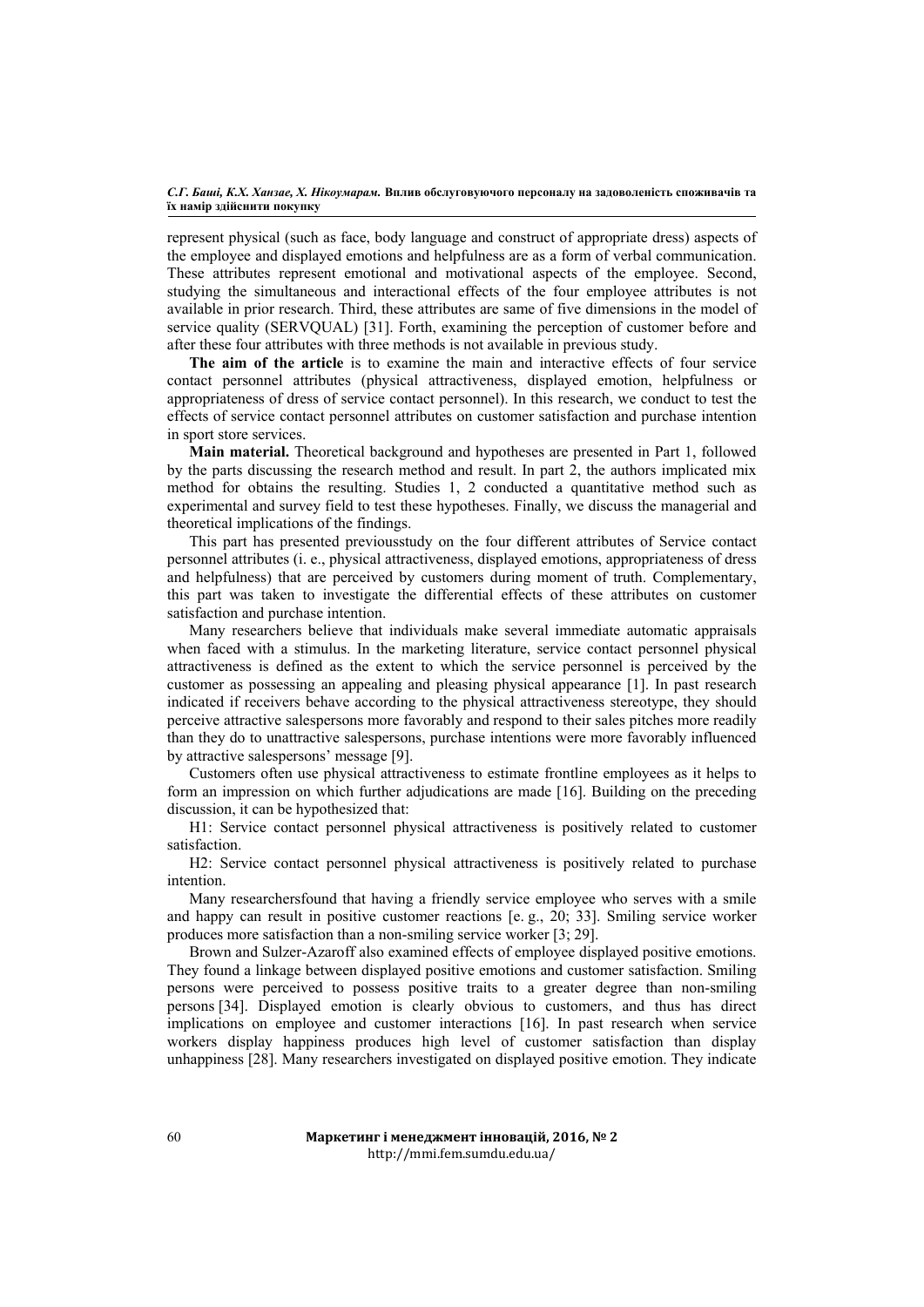that positive emotional display in service interactions, such as smiling and conveying friendliness, can lead to purchase intention, willingness to return; higher customer satisfaction and purchase behaviors such as spending levels and amount of time spent in the store [12; 16; 28; 35].

Building on the preceding discussion, it can be hypothesized that:

H3: Service contact personnel displayed positive emotion is positively related to customer satisfaction.

H4: Service contact personnel displayed positive emotion is positively related to purchase intention.

In an advertising context, O'Neal and Lapitsky examined the influence of dress on the credibility of a message source and intent to purchase. They indicated that subjects assigned significantly higher purchase intent ratings when a message source was dressed appropriately than when a message source was dressed inappropriately. Shao et al. also found a mediating influence of expectations on the dress/purchase intent relationship. This result highlights the key role that decision-making.

Several scholars have conceptually recognized the relationship between dress, in general, and customer expectations. The dress is one of the tangibles associated with a company's service, and the tangibles associated with the service have been proposed to directly influence customers' expectations [37]. While service companies intuitively recognize thecommunication power of employee appearance anddress, there is a paucity of empirical research thatsystematically examines the meaning of dress cues incommercial service settings [27]. The critical role that service contact personnel dress plays for consumers as they form their expectations of service quality and make their purchase decisions [25]. Building on the preceding discussion, it can be hypothesized that:

H5: Appropriateness of dress service contact personnel is positively related to customer satisfaction.

H6: Appropriateness of dress service contact personnel is positively related to purchase intention.

Service of contact personnel helpfulness indicates to the point to which frontline employee either provides help to the customer or gives the impression of being interested in the customer, and shows a willingness to help [18]. It reflects the motivational aspect of employee behavior [16]. The importance of helpfulness of a service contact personnel implies that competent service delivery may reverse the effects of service contact personnel physical attractiveness and displayed positive emotions [16]. Helpfulness is one of the four most important attributes that effect and predict customer satisfaction [2] since it positively influences customer satisfaction [32]. Building on the preceding discussion, it can be hypothesized that:

H7: Service contact personnel helpfulness is positively related to customer satisfaction with the employee.

H8: Service contact personnel helpfulness is positively related to purchase intention.

H9: Service contact personnel helpfulness has a stronger effect on customer satisfaction than either appropriateness of dress, employee physical attractiveness or displayed positive emotion.

In reality these attributes are not isolate. Many attributes influence on customer behavior in the customer and employee relation. Study of four attributes and interaction effects are important in it and service contact personnel attributes, namely physical attractiveness, displayed emotion, helpfulness or appropriateness of dress do not exist in isolation. In addition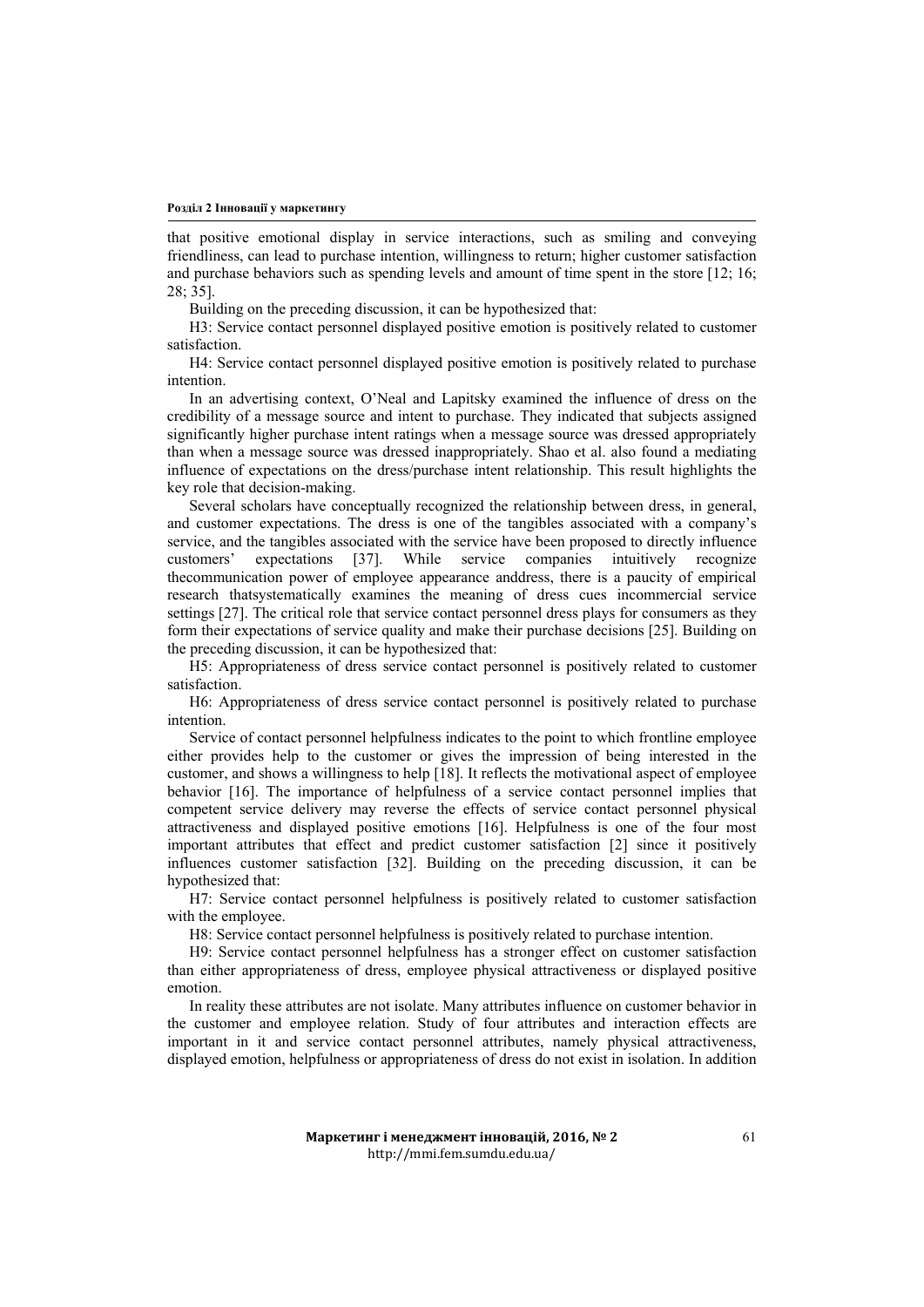of the understanding of the main effects of each service contact personnel attributes, it is critical that investigates possible interactions among them.

In past research Indicate that the service worker's display of happiness produces a higher level of customer satisfaction than displaying unhappiness – given the condition of good technical service quality. Under the condition of poor technical service quality, however, a nun happy or a happy display did not result in different customer satisfaction levels [28]. In the interaction between helpfulness and displayed emotion and influence on customer satisfaction, indicated the low helpfulness may offset or waken the effect of displayed emotion [16].

H10: Service contact personnel displayed positive emotion has a stronger effect on customer satisfaction when service contact personnel physical attractiveness is low than when it is high.

H11: Service contact personnel displayed positive emotion has a stronger effect on purchase intention when service contact personnel physical attractiveness is low than when it is high.

H12: Service contact personnel displayed positive emotion has a stronger effect on customer satisfaction when appropriateness of dress service contact personnel is high than when it is low.

H13: Service contact personnel displayed positive emotion has a stronger effect on purchase intention when appropriateness of dress service contact personnel is high than when it is low.

H14: Service contact personnel displayed positive emotion has a stronger effect on customer satisfaction when service contact personnel helpfulness is high than when it is low.

H15: Service contact personnel displayed positive emotion has a stronger effect on purchase intention when service contact personnel helpfulness is high than when it is low.

*Materials and methods (Study 1).* The purpose of Study 1 is to investigate the main and interaction effects of the four service contact personnel attributes on customer satisfaction and purchase intention. Following previous research [e. g., 15; 16], a scenario-based experiment is used to compare customer reactions to the different service employee attributes. In addition to the four service contact personnel attributes, employee gender and purchase intention was included in the factorial design of Study 1 to control for gender bias.

Experimental Design. Study 1 used 2 (physical attractiveness: attractive vs. unattractive) 2 (displayedpositive emotion: high vs. low) 2 (appropriateness of dress: appropriate vs. inappropriate) 2 (helpfulness: helpfulvs. unhelpful) 2 (employee gender: male vs. female) 2 (participants' gender: male vs. female). In The sample of study 1 it was conducted at universities of Tehrana major city in Iranwith 960 students at summer 2014. Specifically, a scenarioin which the participant took the role of a customershopping for a sport shoes were presented to the participants*: "Imagine that you are at an original sport stores to buy shoes for yourself. You see shoes on the mannequin displayed in the window that fits what you are looking for. So you enter the store and try to find the right sized sport shoes, but are unsuccessful. At this time, you see a salespersonnearby taking stock of other items. You walk overand ask, 'Excuse me, could you help me find that model shoes on that mannequin the window I can not find it and can I try my size of this shoes?"*

Condition of unhelpful. *Yes, it is here, but unfortunately we don't have this model in the store. Please wait a minute. After a few minute… he/she come back from stock with your size shoes.* 

Condition of helpful. *Sorry I cannot! I am a new seller in this store and I do not know*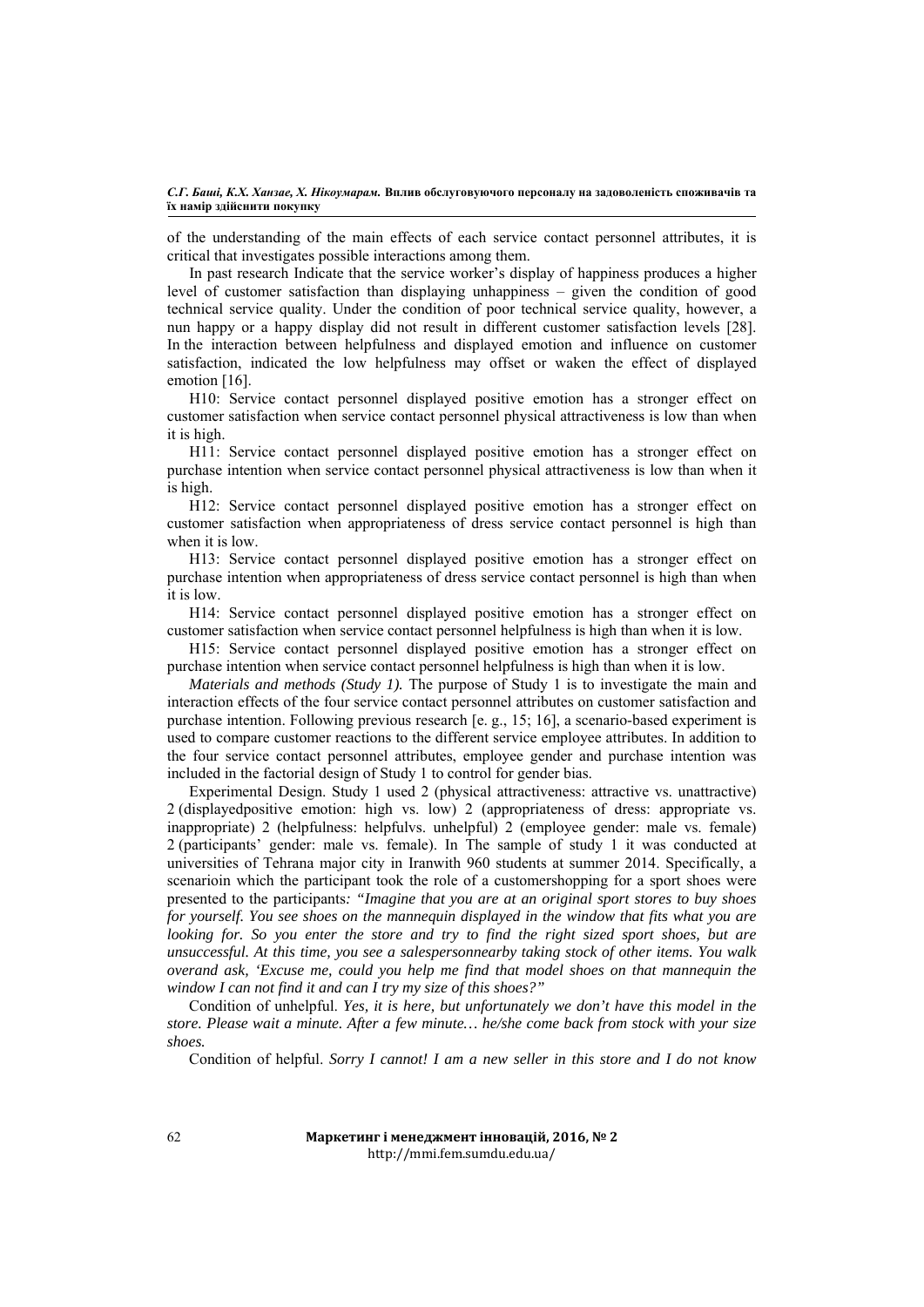*exactly where is this shoes! Please ask another seller. After your conversation with him, he merchandises some shoes in shelf.* 

*Manipulation checks.* Measurement scales on service contact personnel physical attractiveness, displayed positive emotion, appropriateness of dress and helpfulness functioned as manipulation checks. Four items adjusted from Ahearne, Gruen, and Jarvis were used as manipulation check for service contact personnel physical attractiveness ( $\alpha$  = 0.93). One item was adapted from Sutton and Rafaeli and another item adapted from Keh, Ren, Hill and Li to measure service contact personnel displayed emotion (*α* =0.93). Three items from Dabholkar, Thorpe and Rentz and one self-composed item were used to measure service contact personnel helpfulness (*α* = 0.92). Four items adjusted from Shao, Baker and wagner was used as manipulation check for service contact personnel appropriateness of dress ( $\alpha$  = 0.86).

*Result.* Analysis of variance (ANOVA) was first conducted to determine if manipulations of service contact personnel physical attractiveness, displayed positive emotion, appropriateness of dress and helpfulnesswere successful. As shown in Table 1, to test the hypotheses, ANOVA was conducted on customer satisfaction and purchase intention, while controlling for employee gender as well as participant age and gender did not have significant effects on customer satisfaction and purchase intention participants' age  $(F(1, 940) = 0.012$ , *p* > 0.10,  $\eta$ <sup>2</sup> = 0.00) and gender (F(1, 940) = 0.571, *p* > 0.10,  $\eta$ <sup>2</sup> = 0.001) and employee gender (F(1, 940) = 0.605,  $p > 0.10$ ,  $p<sub>2</sub> = 0.001$ ) did not have significant effects on customer satisfaction; but service contact personnel physical attractiveness  $(F(1, 940) = 18.931$ ,  $p < 0.01$ ,  $\eta$ 2 = 0.020), service contact personnel displayed positive emotion (F(1, 940) = 30.164, *p* < 0.01, *η2* = 0.031), service contact personnel helpfulness (F(1, 940) = 657.340,  $p < 0.01$ ,  $p<sub>2</sub> = 0.412$ ) and service contact personnel appropriateness of dress F(1, 940) = 0.254,  $p > 0.10$ ,  $p2 = 0.0001$ ) all had significant effects on customer satisfaction except service contact personnel appropriateness of dress. Service contact personnel physical attractiveness (F (1, 940) = 41.615, *p* < 0.01, *η2* = 0.042), displayed positive emotion (F (1, 940) = 71.56, *p* < 0.01, *η2* = 0.071), appropriateness of dress (F (1, 940) = 10.917, *p* < 0.001, *η2* = 0.011) and helpfulness (F (1, 940) = 432.085,  $p < 0.001$ ,  $p2 = 0.315$ ) all had significant effects on purchase intention.

| Variables                                                                                  | η2                    | F       | η2                 |         |
|--------------------------------------------------------------------------------------------|-----------------------|---------|--------------------|---------|
|                                                                                            | Customer satisfaction |         | Purchase Intention |         |
| Employee gender                                                                            | 0.001                 | 0.605   | 0.001              | 0.815   |
| Participant age                                                                            | 0.001                 | 0.571   | 0.005              | 4.869   |
| Participant gender                                                                         | 0.000                 | 0.012   | 0.001              | 0.763   |
| Service contact personnel displayed positive emotion                                       | 0.031                 | 30.164  | 0.000              | 0.136   |
| Service contact personnel physical attractiveness                                          | 0.020                 | 18.931  | 0.071              | 71.565  |
| Service contact personnel appropriateness of dress                                         | 0.000                 | 0.254   | 0.042              | 41.615  |
| Service contact personnel helpfulness                                                      | 0.412                 | 657.340 | 0.011              | 10.917  |
| Employee displayed positive emotion<br>* Service contact personnel physical attractiveness | 0.023                 | 22.525  | 0.315              | 432.085 |
| Employee displayed positive emotion<br>*Service contact personnel appropriateness of dress | 0.005                 | 4.513   | 0.018              | 17.463  |
| Employee displayed positive emotion<br>* Service contact personnel helpfulness             | 0.005                 | 4.581   | 0.011              | 10.116  |

| <i>Table 1</i> – Univariate results for customer satisfaction and purchase intention in study 1 |
|-------------------------------------------------------------------------------------------------|
|-------------------------------------------------------------------------------------------------|

Results showed that for physical attractiveness, participants rated the attractive employees  $(n = 466, M = 6.655, SD = 1.607)$  significantly higherthan the unattractive employees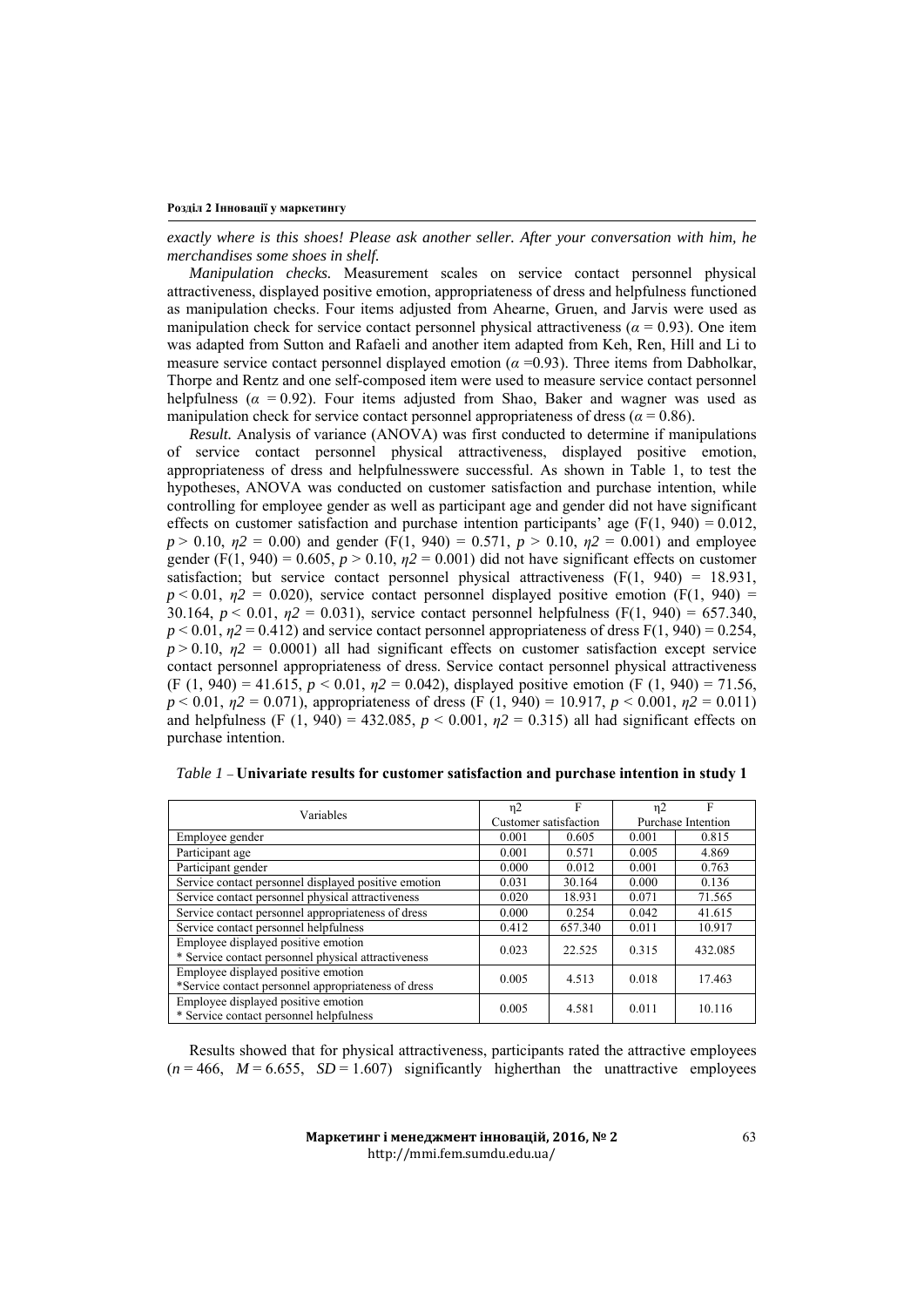$(n = 494, M = 2.734, SD = 1.740), F(1, 958) = 1310.290, p < 0.01$ . For service contact personnel displayed positive emotion, participants were able to distinguish between the employees displaying high positive emotion ( $n = 482$ ,  $M = 6.702$ ,  $SD = 2.059$ ) from the ones with low positive emotion ( $n = 478$ ,  $M = 2.390$ ,  $SD = 1.540$ ),  $F(1.958) = 1347.343$ ,  $p < 0.01$ . For service contact personnel helpfulness, participants found significant differences between the helpful employees ( $n = 481$ ,  $M = 6.521$ ,  $SD = 1.561$ ) and the unhelpful employees  $(n = 479, M = 2.476, SD = 1.558), F(1.958) = 1613.821, p < 0.01$ . Similarly, for service contact personnel appropriateness of dress, participants found significant differences between the appropriate of dress employees ( $n = 480$ ,  $M = 6.990$ ,  $SD = 1.658$ ) and the inappropriate of dress employees (*n* = 480,  $M = 4.332$ ,  $SD = 1.570$ ),  $F(1.958) = 650.106$ ,  $p < 0.01$ . These results indicated that the manipulations of service contact personnel physical attractiveness, displayed positive emotion, appropriateness of dress and helpfulness were allsuccessful. Recall that H1–H8 proposed the main positive effects of the fourservice contact personnel attributes on customer satisfaction and purchase intention expect service contact personnel appropriateness of dress. Therefore, H1–H8 were all supported expect H7. Separately, while H9 suggested the relatively stronger effect of service contact personnel helpfulness than employee physical attractiveness, appropriateness of dress or displayed positive emotion. H10-H11 proposed the interaction between service contact personnel displayed positive emotion and physical attractiveness on customer satisfaction and purchase intention. H12-H13 proposed the interaction between service contact personnel displayed positive emotion and helpfulness, on customer satisfaction and purchase intention. H14-H15 proposed the interaction between service contact personnel displayed positive emotion and appropriateness of dress, on purchase intention and customer satisfaction. However, the interaction between service contact personnel displayed positive emotion and physical attractiveness (F (1, 940) = 22.525, *p* < 0.01, *η2* = 0.023), The interaction between service contact personnel displayed positive emotion and appropriateness of dress  $(F(1, 940) = 4.513)$ ,  $p < 0.05$ ,  $n/2 = 0.005$ ) did not have significant effects on customer satisfaction (Figure 1).



*Figure 1* – **The interaction between Service contact personnel Helpfulness and Service contact personnel displayed positive emotion on customer satisfaction in Study 1** 

**Маркетинг і менеджмент інновацій, 2016, № 2** http://mmi.fem.sumdu.edu.ua/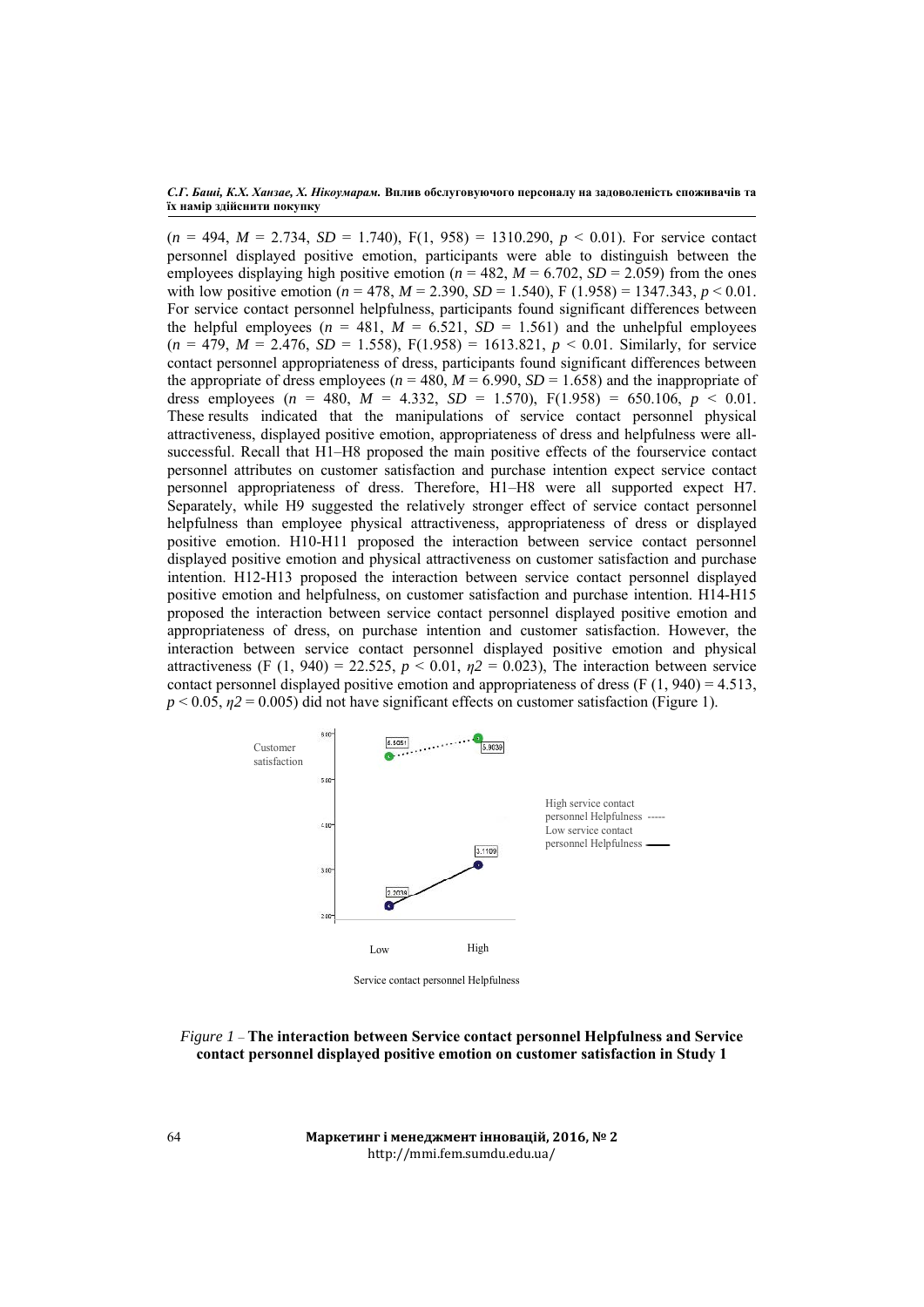As shown in figure1the interaction between service contact personnel displayed positive emotion and helpfulness (F (1, 1.940) = 4.581,  $p < 0.05$ ,  $n/2 = 0.005$ ) had significant effects on customer satisfaction. Thus, H10 and H12 were supported and H14 was not supported.

However, the interaction between service contact personnel displayed positive emotion and physical attractiveness (F (1, 940) = 17.463,  $p < 0.01$ ,  $p2 = 0.018$ ), The interaction between service contact personnel displayed positive emotion and appropriateness of dress  $(F(1, 940) = 10.116$ ,  $p < 0.01$ ,  $p(2) = 0.011$ ) had significant effects on purchase intention. The interaction between service contact personnel displayed positive emotion and helpfulness  $(F(1, 1.940) = 4.231, p < 0.05, \eta^2 = 0.004)$  had significant effects on purchase intention. Thus, H11, H13 and H15 were supported.

*Discussion.* Study 1 indicated that service contact personnel physical attractiveness, displayed positive emotion, and helpfulness all positively influenced customer satisfaction consistent with the literature but appropriateness of dress did not positively influence on customer satisfaction. Service contact personnel physical attractiveness, displayed positive emotion, appropriateness of dress and helpfulness all positively influenced on purchase intention.

The importance of helpfulness of service contact personnel impliesthat competent service delivery may ignore theeffects of service contact personnel physical attractiveness and displayedpositive emotions. Potentially, Service contact personnel helpfulnesshas a stronger effect on customer satisfaction and purchase intention Rather than service contact personnel physical attractiveness or displayed positive emotion or appropriateness of dress. However, results in study 1 did not find significant interactions between service contact personnel displayed positive emotion and appropriateness of dress. One possible reason could be that a laboratory experiment was used in study 1. In Study 2 used a survey design and directly measured employee attributes.

*Materials and methods (Study 2).* While Study 1 exposed that all four service contact personnel attributes influenced customer satisfaction and purchase intention and that service contact personnel helpfulness showed the strongest effect. First, the interactionsamong the fourservice contact personnel attributes were not supportedin Study 1, which may be due to the experimentalmanipulations. Second, Study 1 relied on a scenario-based experiment conducted on student samples, andthe external validity of the findings required substantiation. Study 2 was designed to address these issues.

The sample was conducted at ten-sport stores representing in Tehran a major city in Iran at summer 2014. The ten stories were similar in terms of size and product assortments but brands of sport stores representing were different from together. After deleting imperfect responses, the final sample size was 264. Among the respondents, 45,8% was female, and 53,8% aged between 18 and 50. Almost of responses was bachelor or master's degree. They included 39,8% fully employed people, 23,5% part time employed people 19,3% students, and 2,7% retirees and 14.7% were unemployed people. The average shopping duration at the store, 22,3% spent less than 20 minutes and 27,3% spent 20-40 minutes. 18,9% spent 40-60 minutes and 31,4% more than one hour. As for customer–store relationship, 14% began shopping at the target store at least one year ago, and 37% had been customers for two years, 35% had been customers for three years and 11% had been customers for more than three years.

Customers who come out the sport stores representing were accepted. The advantage of having measurements taken immediately after the service experience was that the encounter and associated emotions were still fresh in memory and could be correctly recalled before they had altered or were forgotten [11]. Customers must have encountered with service of contact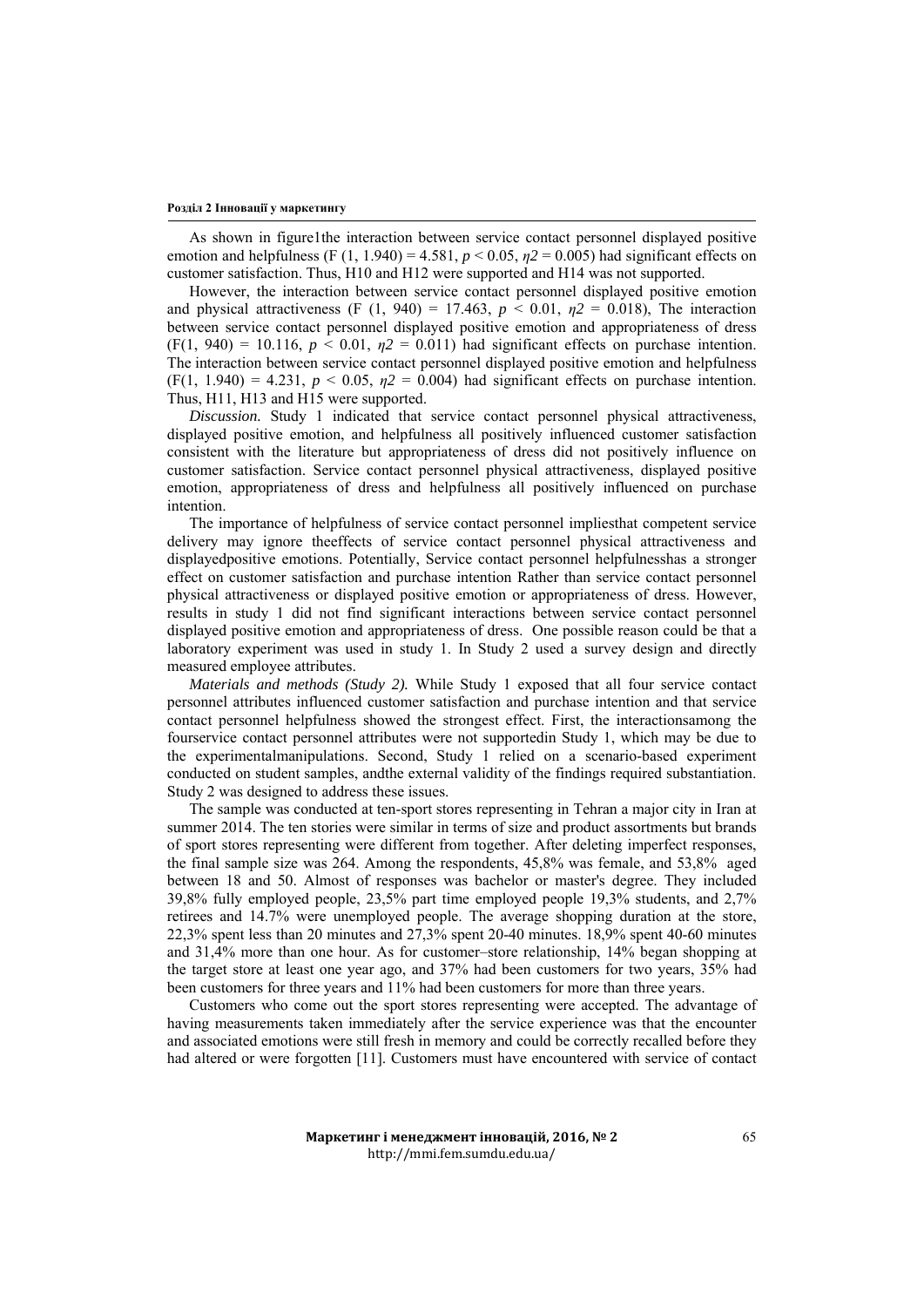personnel in sport store representing and then they could answer the survey. All the items were captured on 10-point scales  $(0 =$  strongly disagree,  $10 =$  strongly agree). Finally, the respondents answer some demographic information.

*Result.* We used four items for measuring of helpfulness  $(a = 0.91)$ : The employee I met gave prompt service to me. The employee I met told me exactly when services will be performed, The employee I met was never too busy to respond to my requests, The employee I met showed a sincere interest in solving it when I had a problem [7; 16].We used three items for measuring of physical attractiveness ( $\alpha = 0.77$ ): The employee I met is very good looking, the employee I met has an attractive appearance, and the employee I met would generally be thought of as beautiful/handsome [1; 16].

We used five items for measuring of displayed positive emotion ( $\alpha$  = 0.89): The employee said "Hello," "how are you today," or other greetings to me, the employee said "Thank you" to me, the employee made eye contact with me; the employee smiled at me, the employee was pleasant [16; 30].We used four items for measuring of helpfulness ( $\alpha$  = 0.91): The employee I met gave prompt service to me, the employee I met told me exactly when services will be performed, the employee I met was never too busy to respond to my requests, the employee I met showed a sincere interest in solving it when I had a problem [8; 16].We used four items for measuring of Customer satisfaction ( $\alpha = 0.71$ ): I am pleased with the overall service provided by the employee, I feel delighted with the overall service provided by the employee, I am completely satisfied with the experience by the employee, I am happy with the overall service provided by the employee [23].We used five items for measuring of appropriateness of dress ( $\alpha$  = 0.81): The employee dresses was wrinkled –pressed, inappropriate– appropriate, dirty – clean, nonprofessional– professional, and sloppy – neat to me [25].

Confirmatory factor analysis (CFA) was first conducted using AMOS 8.0 to test the measurement model (i.e., Service of contact personnel physical attractiveness, Service of contact personnel displayed positive emotion, Service of contact personnel helpfulness, Appropriateness of dress service of contact personnel, customer satisfaction with the service of contact personnel and Purchase intention). As can be seen from Table 2 indicated Confirmatory Factor Analysis of Variables in this research. After presenting the conceptual model, there is the fundamental question, whether the measurement model is appropriate (the validity of the measurement model)? For evaluating the validity of the measurement conceptual model specific items that include DF= 2.669, CFI=0.92, a Root.

| <b>CMIN/DF</b> | 2.821 |
|----------------|-------|
| CFI            | 0.901 |
| <b>RMSEA</b>   | 0.08  |
| <b>GFI</b>     | 0.822 |
| IFI            | 0.902 |
|                |       |

Mean Square Error of Approximation (RMSEA)=0.08, Goodness-of-Fit Index  $(GFI) = 0.84$ , a Tucker-Lewis Index  $(TLI) = 0.90$  and an Incremental Fit Index  $(IFI) = 0.92$ . As shown in Table 1, all the indices – RMR, GFI, AGFI, CFI, TLI, IFI and RMSEA – are at acceptable levels. All the fit indicators were above the common acceptance levels suggested by the literature [5; 19]. Overall, the results showed that our model provides a valid framework for the measurement this model.

An average variance extracted (AVE) (see Table 3) for each construct was greater than the squared correlation coefficients for corresponding inter-constructs, which confirmed

## **Маркетинг і менеджмент інновацій, 2016, № 2** http://mmi.fem.sumdu.edu.ua/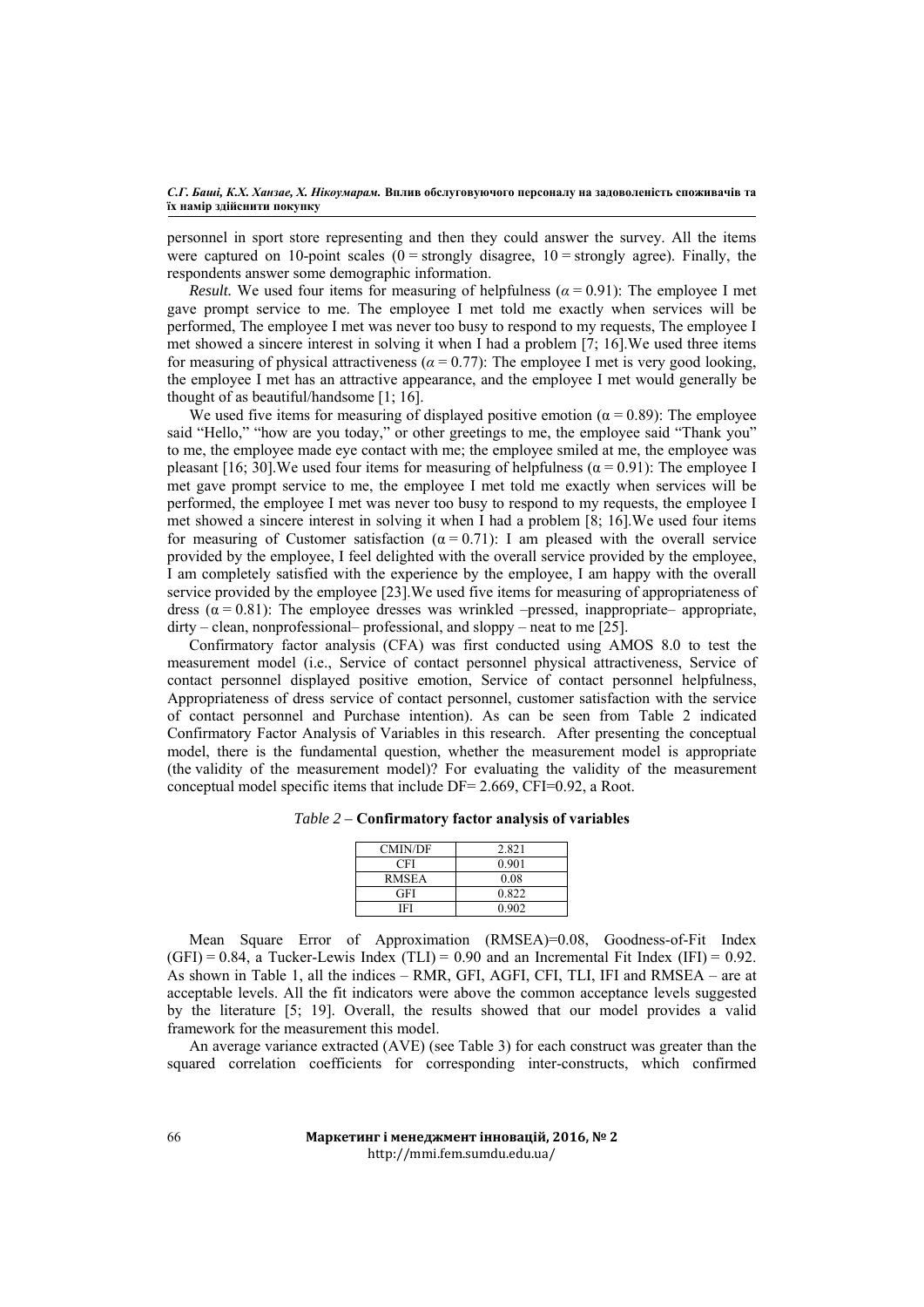discriminant validity [13]. In addition, as shown in Table 3, Indicated AVE. This table showed that our model is valid.

|                     | <b>SCPDPE</b> | <b>SCPA</b> | <b>SDSCP</b> | <b>SCPH</b> | <b>CS</b> | AVE  |
|---------------------|---------------|-------------|--------------|-------------|-----------|------|
| SCPDPE <sup>1</sup> | 1.00          |             |              |             |           | 0.80 |
| SCPA <sup>2</sup>   | 0.69          | 1.00        |              |             |           | 0.73 |
| SDSCP <sup>3</sup>  | 0.62          | 0.64        | 1.00         |             |           | 0.70 |
| SCPH <sup>4</sup>   | 0.81          | 0.79        | 0.81         | 1.00        |           | 0.84 |
| $CS^5$              | 0.77          | 0.7         | 0.63         | 0.7         | 1.00      | 0.84 |
| PI <sup>6</sup>     | 0.72          | 0.62        | 0.62         | 0.63        | 0.69      | 0.78 |
| $AVE^{\gamma}$      | 0.65          | 0.53        | 0.50         | 0.72        | 0.72      | ۰    |
| Reliability         | 0.89          | 0.77        | 0.81         | 0.91        | 0.71      |      |

*Table 3 –* **Correlations (squared correlations), Reliability, AVE** 

1) SCPDPE: Service contact personnel displayed positive emotion; 2) : Service contact personnel physical attractiveness; 3) SDSCP: Appropriateness of dress service contact personnel; 4) SCPH: Service contact personnel helpfulness; 5) CS: Customer satisfaction with the service contact personnel; 6) PI: Purchase Intention, AVE: Average variance extracted

The results of hierarchical regression, in order to control variables in the process of influencing the independent variables constant, we have three models of hierarchical regression (Model 1, Model 2, Model 3) in Table 4.

# *Table 4 –* **Testing the moderating effects of employee displayed emotion using hierarchical linear regression on customer satisfaction**

|                                                              | 1Model B  | Model $2 \beta$ | Model $3 \beta$ |
|--------------------------------------------------------------|-----------|-----------------|-----------------|
| Control variables                                            |           |                 |                 |
| Age                                                          | 0/023     | 0/008           | 0/009           |
| Gender                                                       | 0/048     | 0/04            | 0/04            |
| Education                                                    | $-0/089$  | $-0/006$        | $-0/007$        |
| Income                                                       | 0/012     | 0/011           | 0/012           |
| Shopping frequency                                           | 0/033     | 0/041           | 0/038           |
| Length of shopping                                           | $-0/033$  | $-0/007$        | $-0/013$        |
| Customer emotion                                             | $0/836**$ | $0/436**$       | $0/434**$       |
| Independent variables                                        |           |                 |                 |
| Displayed positive emotion                                   |           | $0/117**$       | $0/107**$       |
| Physical attractiveness                                      |           | $0/310**$       | $0/227**$       |
| Appropriateness of dress                                     |           | 0/025           | 0/031           |
| Helpfulness                                                  |           | $0/431**$       | $0/447**$       |
| <b>Interactions</b>                                          |           |                 |                 |
| Displayed positive emotion × Helpfulness                     |           |                 | $-0/055$        |
| Displayed positive emotion × Physical attractiveness         |           |                 | $0/241**$       |
| Displayed positive emotion $\times$ Appropriateness of dress |           |                 | 0/024           |
| R <sub>2</sub>                                               | 0/74      | 0/83            | 0/83            |
| F                                                            | 81/278    | 98/171          | 79/885          |

\*\*  $-p < 0.05, t > 1.96$ 

In this Table,  $β$  is Path coefficient. This Table shows the results from the hierarchical linear regression analyses on customer satisfaction. We show Model 2, in order to confirm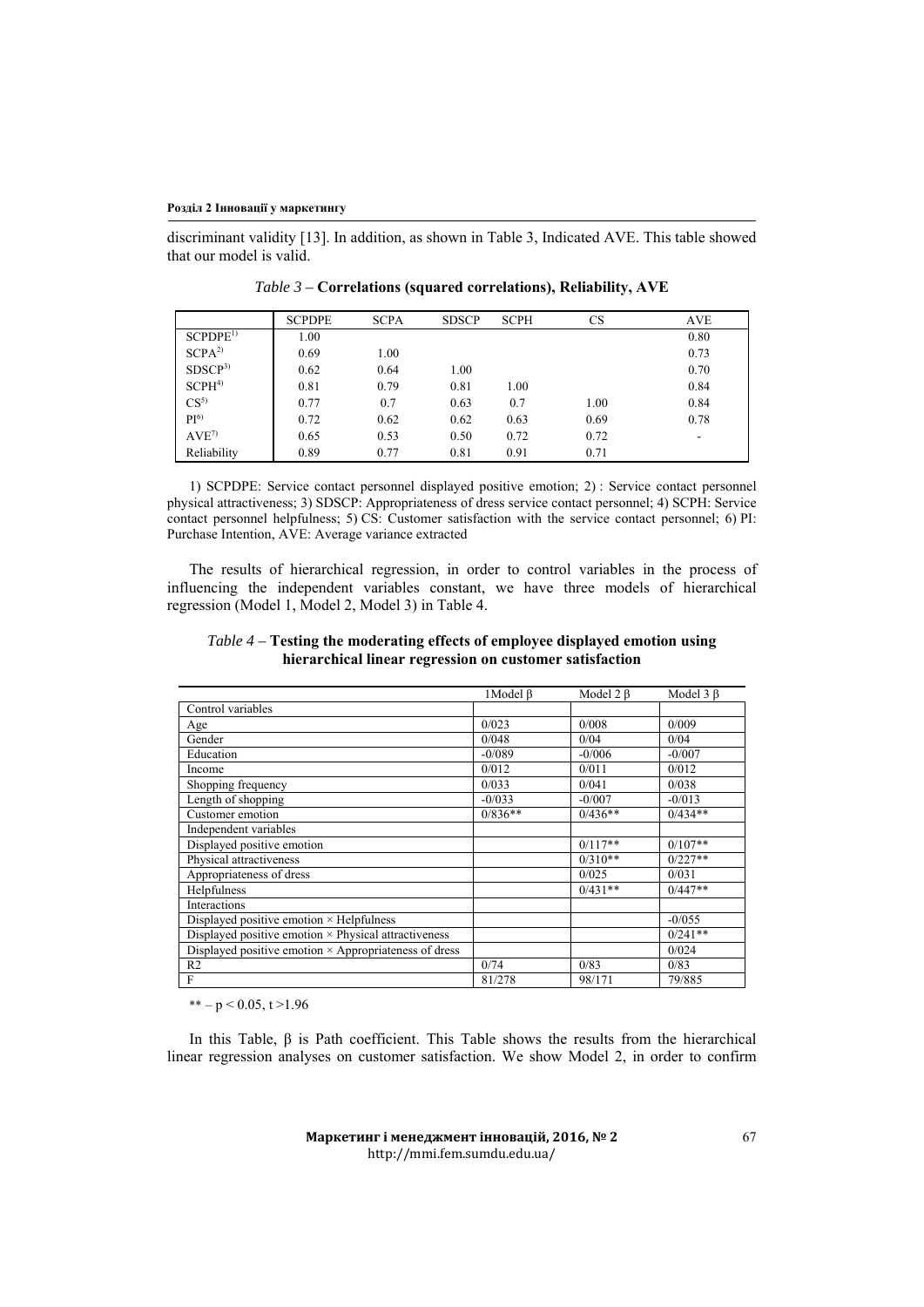result of direct hypothesis. In Model 3, with enter the effect of moderating of independent variables on interaction variables showed the effect of moderating of employee physical attractiveness, displayed positive emotion, appropriate of dress, helpfulness on customer satisfaction. Specifically, employee physical attractiveness  $(\beta = 0.31, t = 2.37, p \le 0.001)$ displayed positive emotion ( $\beta = 0.117$ ,  $t = 2.787$  *p* <0.001) appropriate of dress ( $\beta = 0.25$ ) and helpfulness  $(\beta = 0.431, t = 9.596 \, p \leq 0.001)$  all had a significant positive effect on customer satisfaction with the employee (Model 2 in Table 3), and provided further support for H3, H5, H7 except physical attractiveness (H1). Further, service contact personnel displayed positive emotion interacted with employee physical attractiveness to influence customer satisfaction  $(\beta = 0.30)$  Thus, H10 was not supported, employee displayed positive emotion interacted with appropriateness of dress service contact personnel to influence customer satisfaction ( $\beta$  = 0.30,  $t = 0.783$   $p \le 0.001$ ) Thus, H12 was supported, service contact personnel displayed positive emotion interacted with service contact personnel helpfulness to influence customer satisfaction ( $\beta$  = 0.30) Thus, H14 was not supported. Exactly like this test, H2, H15 was not supported.

*Discussion.* Study 2 indicated that service contact personnel displayed positive emotion, appropriateness of dress and helpfulness all positively influenced customer satisfaction consistent with the literature but physical attractiveness did not positively influence on customer satisfaction. Displayed positive emotion, appropriateness of dress and helpfulness all positively influenced on purchase intention except Service contact personnel physical attractiveness. The importance of helpfulness of service contact personnel implies that competent service delivery may ignore the effects of service contact personnel physical attractiveness and displayed positive emotions. Potentially, Service contact personnel helpfulness has a stronger effect on customer satisfaction and purchase intention Rather than service contact personnel physical attractiveness or displayed positive emotion or appropriateness of dress. Result in study 2 found significant interactions between service contact personnel displayed positive emotion and appropriateness of dress and interactions between service contact personnel displayed positive emotion and physical attractiveness on customer satisfaction. One possible reason could be that non-experiment was used in study 2.

**Conclusions and directions of further researches.** The present research examines effects of service contact personnel attributes (i.e., physical attractiveness, displayed positive emotion, appropriate of dress and helpfulness) on customer satisfaction and purchase intention. All four service contact personnel attributes are important for arrive to customer satisfaction and purchase intention except of physical attractiveness in real time but in experiment test. Physical attractiveness is important, too. In the well-known study in 1990 by Bitner and Tetreault, investigated service encounters between customers and service employees using the critical incident technique. They focused on unprompted attribute such as helpfulness. But they did not consider another attributes such as displayed positive emotion, appropriate of dress. Another study in 2013 by Keh, Hill, Ren and Li investigated on interacts between three attributes. Their study obtained that the attribute of helpfulness is most important attributes. In this study the attribute of helpfulness is the most important attribute, too. In contrast, Study 1 in the current research is experiment based and study 2 is by a field survey. In general, the findings in study 1 are supplemented and validated by a study 2. But we obtained some different results.

As we explained in this research service contact personnel helpfulness has a stronger effect than physical attractiveness, displayed positive emotion or appropriateness of dress. The results also reveal that the four service contact personnel attributes influence customer satisfaction and purchase intention in study 1. But in study 2 physical attractiveness attributes do not influence customer satisfaction and purchase intention because customers do not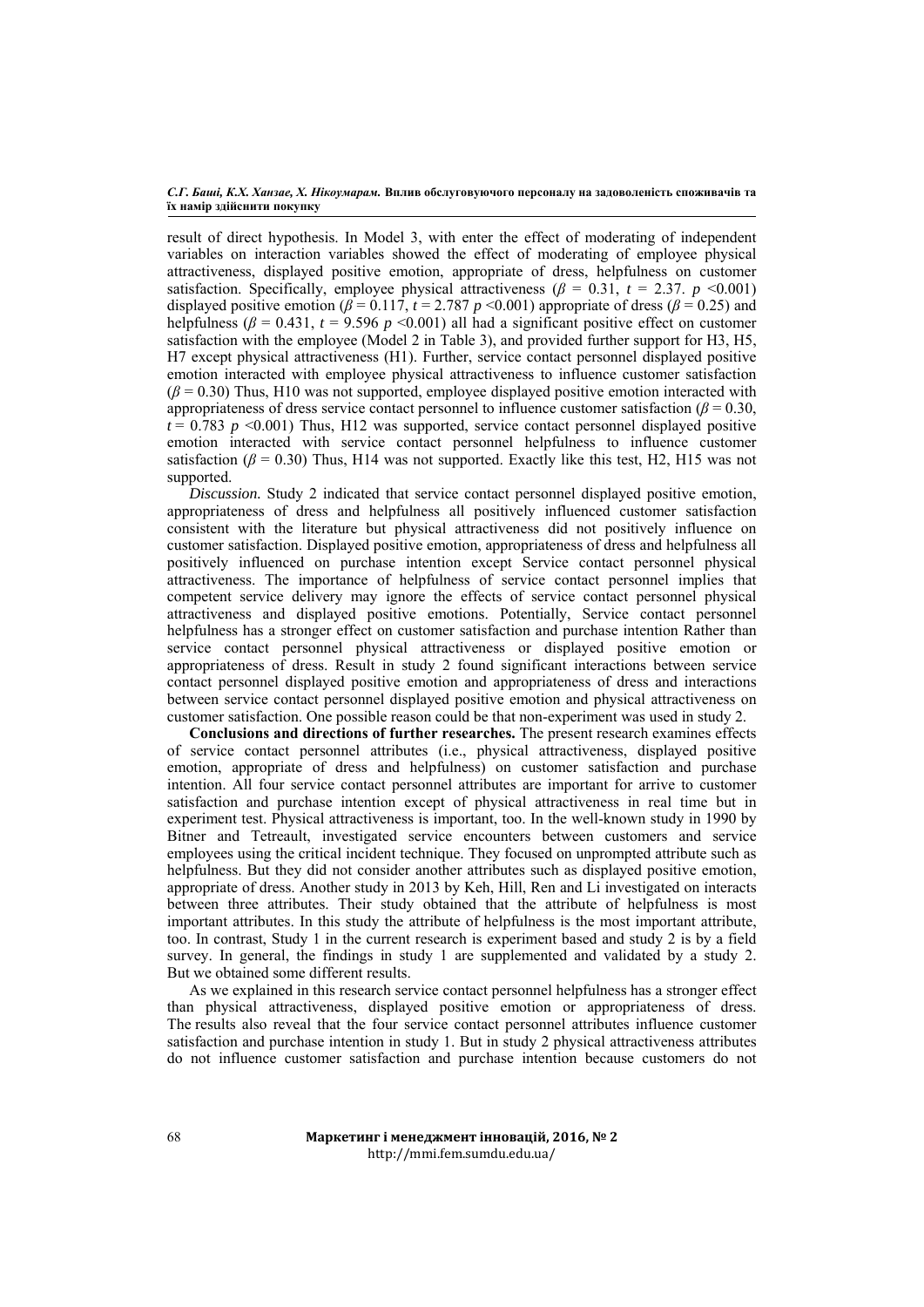attention to physic except dress when they are in sport store. But in the laboratory test, they pay attention to physical attractiveness because they can see four attributes at the photo better than in real time.

Moreover, the results show interactions among the four service contact personnel attributes. These findings are new to the literature, and make a useful contribution to the employee-customer interaction literature by providing a more complete understanding of how these attributes work together to drive customer satisfaction in the Iranian culture. Specifically, service contact personnel displayed positive emotion had a significant effect on customer satisfaction and purchase intention when the employee was physically less, rather than more, attractive. Furthermore, service contact personnel displayed positive emotion had a significant impact on customer satisfaction and purchase intention when the level of service contact personnel helpfulness was high, but not when it was low. Service contact personnel displayed positive emotion did not have a significant impact on customer satisfaction when the level of service contact personnel appropriate of dress was high, but not when it was lowand in survey field, Study 2, Service contact personnel displayed positive emotion did not have a significant impact on customer satisfaction when the level of service contact personnel appropriate of dress was high, but not when it was low. When service contact personnel have a high positive emotion or low positive emotion, customer does not pay attention to the dress of employee. Positive emotion is important than appropriate of dress.

In this paper, service contact personnel displayed positive emotion had a significant impact on customer satisfaction and purchase intention only when the level of employee helpfulness was high, but not when it was low. This suggests that although displayed positive emotion is mostly an asset, it does not reward for unhelpfulness. The results also show that the four service contact personnel attributes interact with each other to jointly influence customer satisfaction and purchase intention. These findings make a useful contribution to the employee–customer interaction. This study provides a more complete thoughtful of how these service contact personnel attributes both individually and collectively drive customer satisfaction and purchaseintention.

Enhancing customer satisfaction and purchase intention to ensure the success of retention strategies is highly dependent on the effectiveness of frontline employees. This has great implications for strategic directions for improving customer satisfaction and purchase intention in Iranian sport store and customer relation. Employees are successful when employees have high brand knowledge and they translate to customer. When employees do not have high brand knowledge, customers do not desire to ask a question and so, they do not have purchase intention and customer satisfaction. Directors must to improve positive emotion attribute because when employees have brand knowledge without a good relation with customers, so there will be no customer satisfaction.

This subject can be test on another type of service. Second, it would also be useful to replicate the present study in non-Iranian cultures. Third, it would also be valuable to study on influence on culture in these interacts. Fourth, in this paper variables such as time each customer spent with the employee are not controlled for. Finally, negative emotional displayed is important but in this study tested positive emotional displayed.

1. Ahearne, M., Gruen, T.W., & Jarvis, C.B. (1999). If looks could sell: Moderation and mediation of the attractiveness effect on salesperson performance. *International Journal of Research in Marketing, 16(4)*, 269-284 [in English].

2. Al-Eisa, Abdulkarim S.,& Abdulla, M.A. (2009). Using a Multiple-Attribute Approach for Measuring Customer Satisfaction with Retail Banking Services in Kuwait. *International Journal of Bank Marketing, 27 (4),* 294-314 [in English].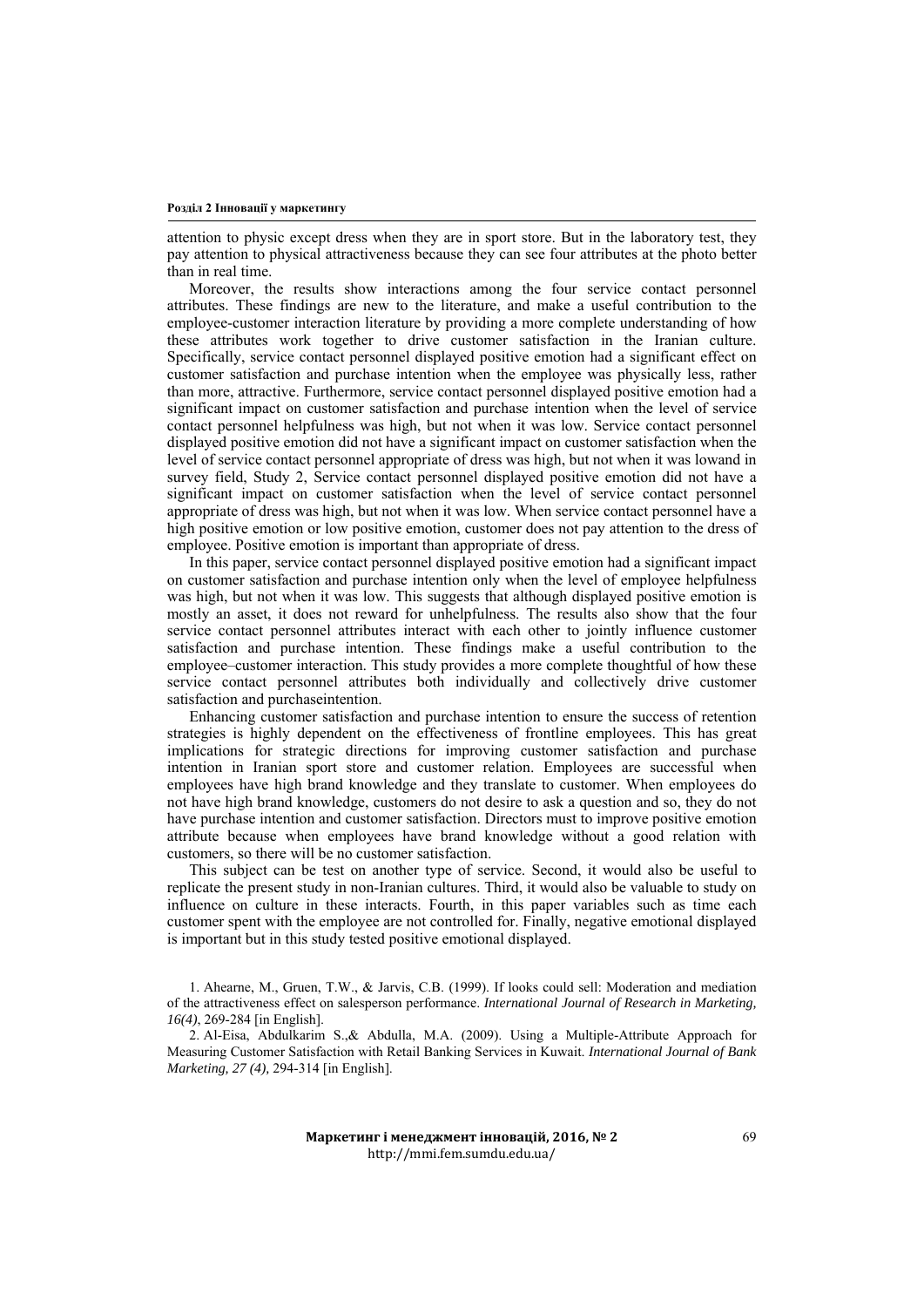3. Barger, P.B.,&Grandey, A.A. (2006). Service with a smile and encounter satisfaction: emotional contagion and appraisal mechanism. *Academy of Management journal, 49 (6)*, 1220-1238 [in English].

4. Bitner, M.J., Booms, B.H., & Tetreault, M.S. (1990). The service encounter: Diagnosing favorable and unfavorable incidents. *Journal of Marketing*, *54(1)*, 71-84 [in English].

5. Bollen, K.A. (1989). *Structural Equations with Latent Variables.* New York: Wiley [in English].

6. Brown, C.S., & Sulzer-Azaroff, B. (1994). An assessment of the relationship between customer satisfaction andservice friendliness. *Journal of Organizational Behavior Management, 14*, 55-75 [in English].

7. Choi, Beom J., & Hyum, S.K. (2013). The Impact of Outcome Quality Interaction Quality, and Peer-to-peer Quality on Customer Satisfaction with a hospital service, *Managing Service Quality*, *23(3)*, 188-204 [in English].

8. Dabholkar, P.A., Thorpe, D.I., & Rentz, J.O. (1996). A mea- sure of service quality for retail stores: Scale development and validation. *Journal of the Academy of Marketing Science,24(1)*, 3-16 [in English].

9. DeShields Jr. a., Kara A., ? Kaynak E. (1996). Source effects in purchase decisions: The impact of physical attractiveness and accent of salesperson. *International Journal of Research in Marketing, 13*, 89-101 [in English].

10. Dolen, W., & Lemmink, J. (2004). An empirical assessment of the influence of customer emotions and contact employee performance on encounter and relationship satisfactionю *Journal of Business Research, 57*, 437-444 [in English].

11. Donovan, R.J., & Rossiter, J.R. (1982). Store atmosphere: An environmental psychology approach. *Journal of Retailing, 58(2)*, 34-57 [in English].

12. Donovan, R.J., Rossiter, J.R., Marcoolyn, G., & Nesdale, A. (1994). Store atmosphere and purchasing behavior. *Journal of Retailing, 70*, 283-294 [in English].

13. Fornell, C., & Larcker, D.F. (1981). Evaluating structural equation models with unobservable variables and measurement error. *Journal of Marketing Research, 18(1)*, 39-50 [in English].

14. Gronroos, C. (1990). *Service management and marketing: Managing the moment of truth in service competition.* Lexington, MA: Lexington Books [in English].

15. Keh, H.T., & Pang, J. (2010). Customer reactions to service separation. *Journal of Marketing, 74(2)*, 55-70 [in English].

16. Keh, Hean T., Run Ren, Sally R. Hill, & Xuan, Li (2013). The Beautiful, the Cheerful, and the Helpful:The Effects of Service Employee Attributes on Customer Satisfaction. *Psychology and Marketing, 30 (3)*, 211-226 [in English].

17. Kennedy, Karen N., Felicia G.L., & Jerry, R.G. (2002). Customer mind-set of employees thorough the organization. *Journal of the Academy of Marketing Science, 30(2)*, 159-171 [in English].

18. Johnston, R. (1995). The determinants of service quality: Satisfiers and dissatisfies.*International. Journal of Service Industry Management, 6(5)*, 53-71 [in English].

19. Jöreskog, K.G., & Sörbom, D. (1993). *LISREL 8 User's Reference Guide. Scientific Software International*. Chicago, IL [in English].

20. Hennig-Thurau, T., Groth, M., Paul, M., & Gremler, D. D. (2006). Are all smiles created equal? How emotional conta- gion and emotional labor affect service relationships. *Journal of Marketing, 70(3)*, 58-73 [in English].

21. Normann, R. (2000). *Service Management.* New York: John Wiley & Sons [in English].

22. O'Neal, Gwendolyn S., & Lapitsky, M. (1991). Effects of Clothing as Nonverbal Communication on Credibility of the Message Source. *Clothing & Textile Research Journal, 9(3),* 28-34 [in English].

23. Seiders, K., Voss, G.B., Grewal, D., & Godfrey, A.L. (2005). Do satisfied customers buy more? Examining moderating influences in a retailing context. *Journal of Marketing, 69(4),* 26-43 [in English].

24. Shao, Y. (1999). The effect of service-contact – personnel Dress. *Thesis, Ph.D.* The university of Texas at Arlington [in English].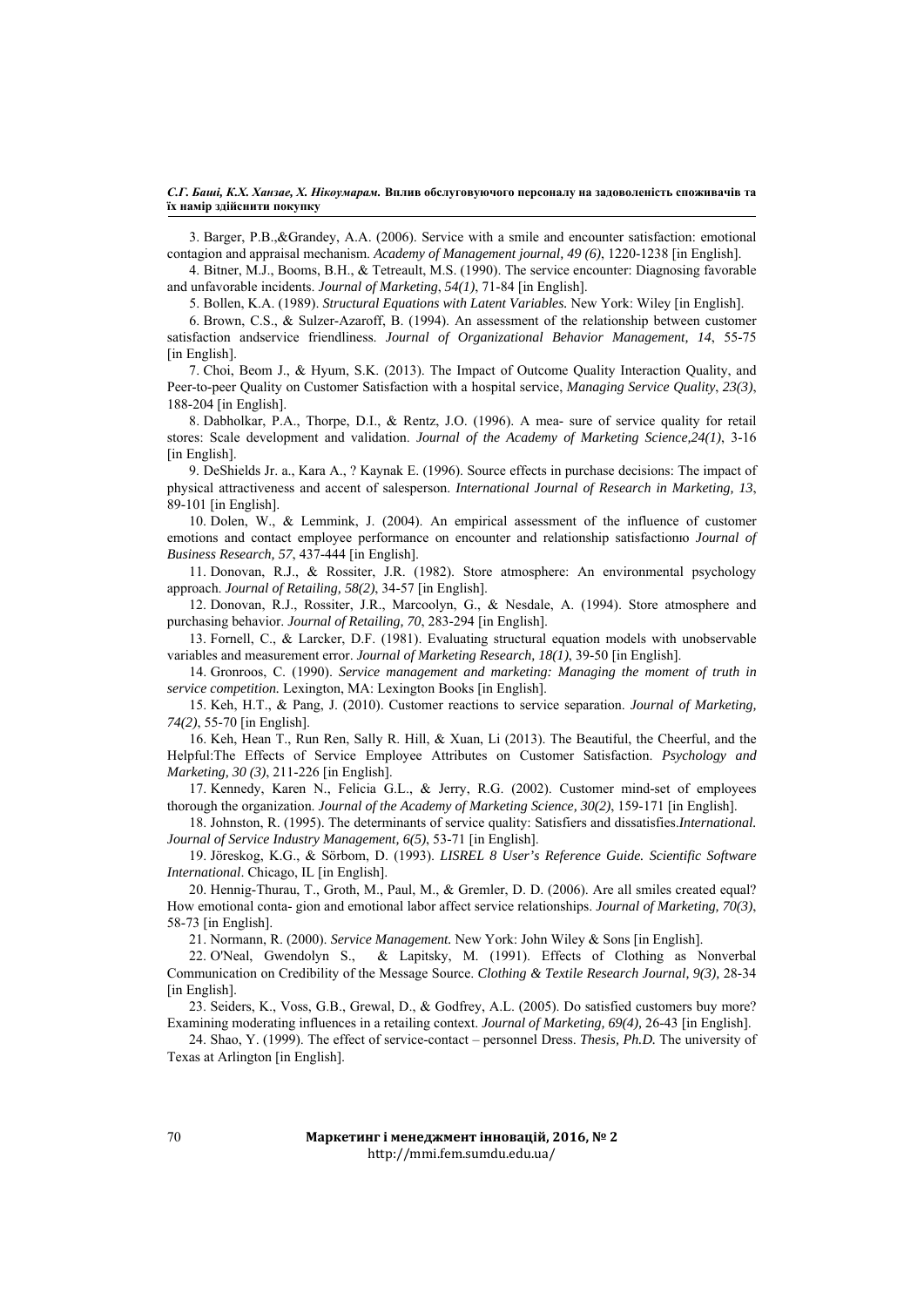25. Shao, Y, Baker J., & Wagner A.J. (2004). The effects of appropriateness of service contact personnel dress on customer expectations of service quality and purchase intention: The moderating influences of involvement and gender. *Journal of Business Research, 57*, 1164-1176 [in English].

26. Solomon, M.R., Surprenant, C., Czepiel, J.A., &Gutman, E.G. (1985). A role theory perspective on dyadic encounters: the service encounter. *Journal of Marketing, 49*, 99-111 [in English].

27. Solomon M.R. (1998). Dressing for the part: the role of costume in the staging of the Service Scape. In: Sherry JF, editor. Service Scopes: the concept of place in contemporary markets. Chicago: *American Marketing Association*, 81-107 [in English].

28. S¨oderlund, M., & Rosengren, S. (2010). The happy versus unhappy service worker in the service encounter: Assessing the impact on customer satisfaction. *Journal of Retailing and Consumer Services, 17(2),* 161-169 [in English].

29. S¨oderlund, M., & Rosengren, S. (2008). Revisiting the smiling service worker and customer satisfaction. *International Journal of Service Industry Management 19 (5),* 552-574 [in English].

30. Sutton, R.I., & Rafaeli, A. (1988). Untangling the relationship between displayed emotions and organizational sales: The case of convenience stores. *Academy of Management Journal, 31(3),* 461-487 [in English].

31. Parasuraman, A., Zeithaml, V.A., & Berry, L.L. (1988). SERVQUAL: Amultiple-item scale for measuring customer perceptions of service quality. *Journal of Retailing, 64(1),* 12-40 [in English].

32. Podsakoff, Ph.M., MacKenziem Sc.B., Paine J.B., & Daniel, G.B. (2000). Organizational Citizenship Behaviors: A Critical Review of the Theoretical and Empirical Literature and Suggestions for Future Research. *Journal of Management, 26 (3),* 513-563 [in English].

33. Rafaeli, A., & Sutton, R.I. (1987). Expression of emotion as part of the work role. *Academy of Management Review, 12(1),* 23-27 [in English].

34. Reis, Harry T. et al. (1990), What is smiling is beautiful and good. *European Journal of Social Psychology, 20,* 259-267 [in English].

35. Tsai, W.C. (2001). Determinants and consequences of employee displayed positive emotions. *Journal of Management, 27(4),* 497-512 [in English].

36. Yi, Y., & Taeshik, G. (2008). If Employees Go the Extra Mile, Do Customers Reciprocate with Similar Behavior? *Psychology and Marketing, 25(10),* 961-86 [in English].

37. Zeithaml, V.A., Berry, L.L., & Parasuraman, A. (1997). The Nature and determinants of customer expectations of service. *J Acad Mark Sci, 21*, 1-12 [in English].

*С.Г. Баші,* PhD, кафедра бізнес-менеджменту, Відділення науки та досліджень, Ісламський університет Азад (м. Тегеран, Іран);

*К.Х. Ханзае,* PhD, доцент, доцент кафедри кафедри бізнес-менеджменту, Відділення науки та досліджень, Ісламський університет Азад (м. Тегеран, Іран);

*Х. Нікоумарам,* PhD, професор, професор кафедри кафедри бізнес-менеджменту, Відділення науки та досліджень, Ісламський університет Азад (м. Тегеран, Іран)

**Вплив обслуговуючого персоналу на задоволеність споживачів та їх намір здійснити покупку** 

*У статті досліджуються основні та інтерактивні впливи контактів з обслуговуючим персоналом (фізична привабливість, відображення емоцій, послужливість та доречність) на задоволеність клієнта та його намір здійснити покупку. На основі проведеного дослідження 1, наведно результати опитування 960 студентів Тегеранського університету. За результатами дослідження 2, проведеного методом обстеження, наведно дані, отримані від 264 клієнтів спортивного магазину в Тегерані. Встановлено, що підвищення задоволеності клієнтів і їх намірів здійснення покупки значною мірою залежить від ефективності співробітників.* 

Ключові слова: обслуговуючий персонал, задоволеність клієнтів, намір здійснити покупку, висококонтактне обслуговування, відображення емоцій.